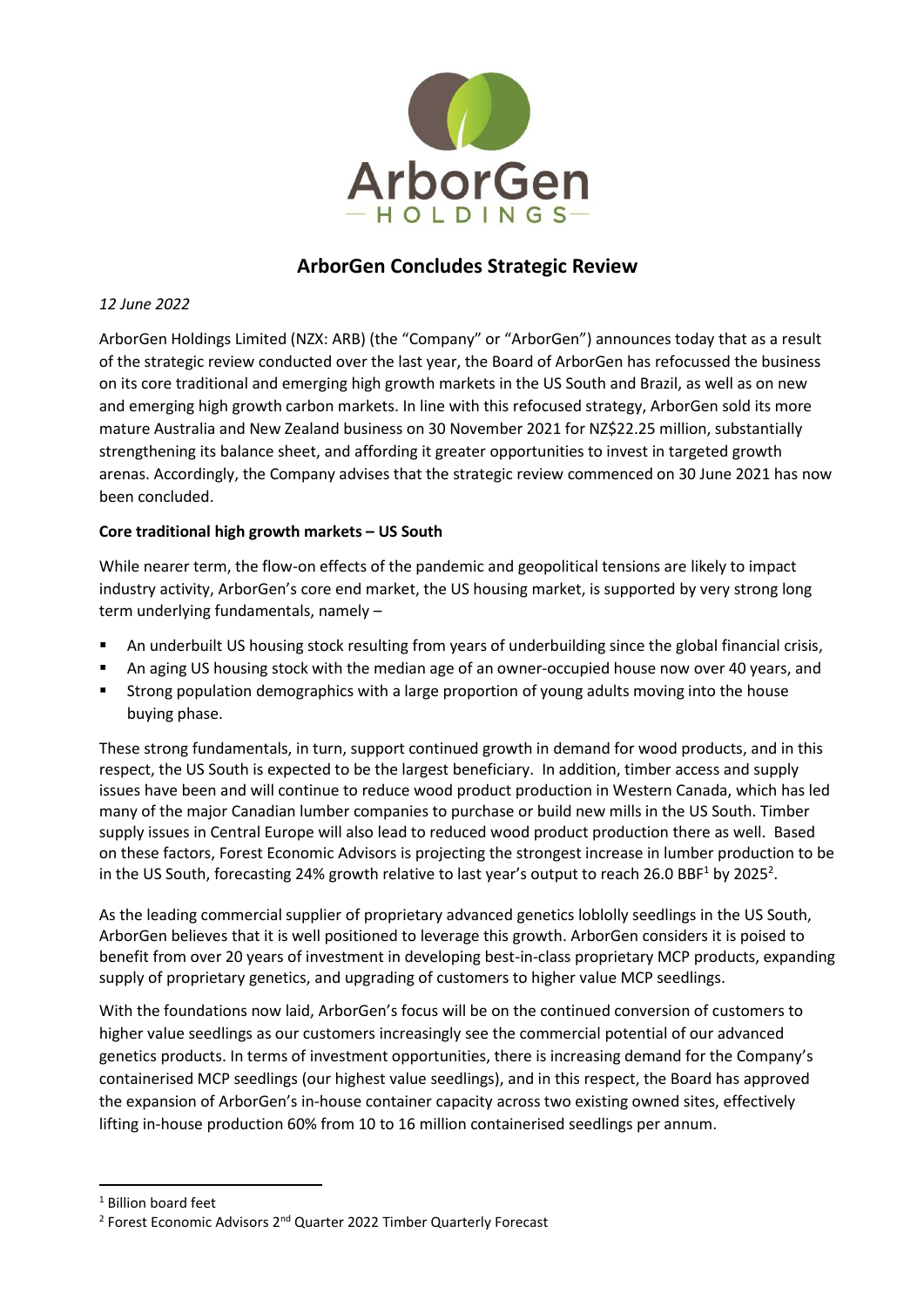Chair of ArborGen, David Knott Jr, said "Given the scale of our existing operations, we are able to cost effectively leverage infrastructure at our Belville, GA and Bullard, TX nurseries to achieve this growth for less than US\$1 million. The expected benefits from the investment are twofold – cost savings from increased production efficiencies, and incremental margins from the additional volume produced. The expected returns are very compelling, with a projected payback of 1-2 years. This expansion is expected to be in place for the FY24 seedling sales' year, and we also continue to have an excellent relationship with our contract container growers. While ArborGen has sufficient bareroot productive capacity to leverage growth post the pandemic lows, the Company will continue to evaluate further potential opportunities to expand in targeted regions. Pleasingly, although we are only in the second month of the current year's crop season, we have already effectively sold out of all our MCP containerised seedlings and our hardwood seedlings, and approximately 85% of all available MCP seedlings."

### **Emerging traditional high growth markets – Brazil**

ArborGen believes that the underlying market fundamentals in Brazil are also very strong, with increasing domestic and export demand, new pulp mills and strong charcoal markets resulting from increasing iron ore demand, now collectively driving strong local demand for eucalyptus and softwood.

ArborGen has grown to become one of the largest commercial suppliers of eucalyptus and loblolly pine seedlings in the Brazilian market, replicating its US strategy to convert the market to products with superior genetics in Brazil. ArborGen's continued focus on this emerging market is now beginning to show tangible gains. Consistent with this, and as noted in the Company's FY22 earnings results announcement, ArborGen recently acquired an 8-10 million capacity pine nursery located in Canoinhas, Santa Catarina, Brazil for BR\$4 million (US\$0.7 million), to cement its position in the local pine markets. In addition, ArborGen plans to expand its internal eucalyptus production capacity later this year through leasing its third eucalyptus nursery, which is expected to increase internal eucalyptus capacity to nearly 50 million seedlings per year.

As a result of much stronger projected pricing and demand for ArborGen's eucalyptus and pine seedlings, ArborGen's Brazil's earnings are projected to be over US\$1 million this fiscal year (FY23), materially higher than the breakeven result recorded in FY22, with continued strong growth projected going forward.

## **Substantial emerging global carbon markets**

There is now a clear and increasing focus on the importance of reducing greenhouse gases globally, and forests have an important role to play as trees capture carbon dioxide, one of the main greenhouse gases, from the atmosphere and store it in trunks, branches, foliage and roots.

The increasing emphasis on the role trees can play in offsetting carbon emissions is creating significant new opportunities for ArborGen, with its advanced genetics and strong channels to forest landowners in the Southern US uniquely positioning it to exploit this opportunity.

ArborGen is a key participant in this space, and is actively engaged with various carbon registries and major carbon companies, participating in protocol development for plantation forestry.

ArborGen's CEO, Andrew Baum, said "Forest based carbon projects will be increasingly important in creating new demand for both pine and hardwood seedlings. Carbon project developers are actively pursuing large scale afforestation and reforestation projects in the southern US and ArborGen is actively engaged with several of these companies to provide both advanced genetics pine seedlings and hardwood seedlings. We expect to supply seedlings as the first year of a multi-year agreement with at least one major carbon company, this year."